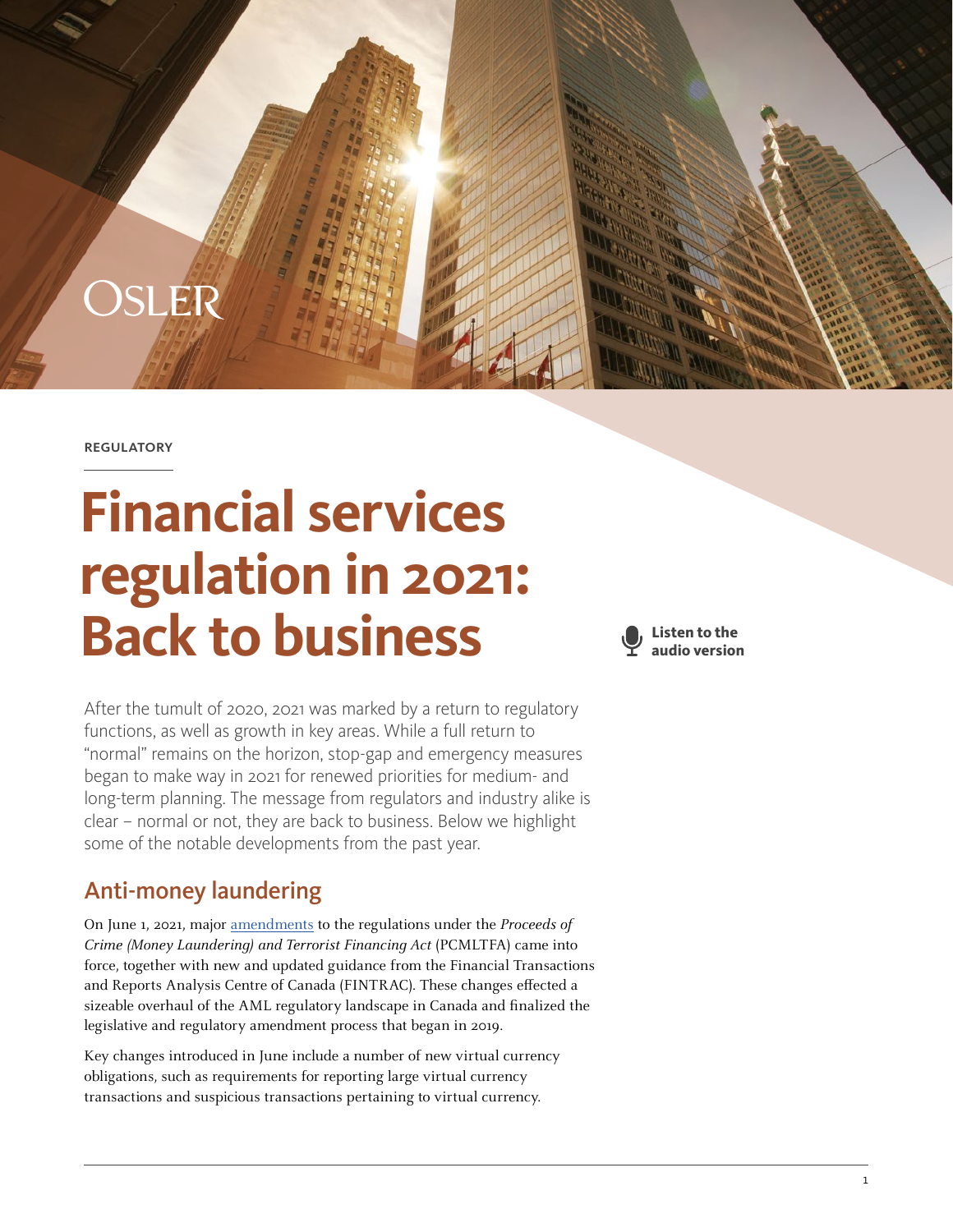Additionally, new recordkeeping obligations were imposed, together with new requirements for casinos, financial entities and money services businesses to comply with the travel rule reporting requirement for virtual currency transfers.

The amendments also included new obligations to screen for and take certain measures with respect to politically exposed persons and heads of international organizations. Foreign money services businesses are now required to comply with the full suite of requirements under the PCMLTFA. Compliance obligations for financial entities in relation to prepaid payment products now align with other account-based obligations that financial entities already have, such as identity verification for account holders and account users, suspicious transaction reporting, recordkeeping, etc.

All entities with obligations under the PCMLTFA must now comply with beneficial ownership determination requirements. Amendments were also made to the requirements related to recordkeeping and reporting, the implementation of the 24-hour rule, business relationship screening, ongoing monitoring requirements and identification methods for know-your-client checks.

For additional details regarding these and other changes under the PCMLTFA as of June 1, 2021, please refer to our [Client Guide](https://www.osler.com/en/resources/in-focus/anti-money-laundering-in-canada-a-guide-to-the-june-1-2021-changes) that we published earlier in 2021 to help clients navigate the new regime. Further information regarding the impact of these rules as they apply to virtual currencies can be found in our article [Decoding crypto – Providing regulatory clarity to cryptoasset businesses.](https://legalyearinreview.ca/decoding-crypto-providing-regulatory-clarity-to-cryptoasset-businesses/)

Also noteworthy in the AML space was the Government of Canada's funding announcement for a new beneficial ownership registry for corporations in Canada. Additional details are included in our article [White-collar defence:](https://legalyearinreview.ca/white-collar-defence-increasing-risks-and-enforcement-activity/)  [Increasing risks and enforcement activity](https://legalyearinreview.ca/white-collar-defence-increasing-risks-and-enforcement-activity/).

Meanwhile at the provincial level, on June 3, 2021, Québec passed Bill 78, An Act mainly to improve the transparency of enterprises, which makes beneficial ownership information available on Québec's existing corporate registry.

# Payments regulation activity picks up speed

#### *Retail Payment Activities Act*

The Retail Payment Activities Act (RPAA) was introduced in the federal budget bill [released](https://www.budget.gc.ca/2021/report-rapport/toc-tdm-en.html) on April 19, 2021 and approved by Parliament on June 29, 2021. When it comes into force, the RPAA will represent a sea change in the payments sector, which to date has been lightly regulated in Canada outside banks and other regulated financial institutions.

The RPAA positions payments as a matter of federal jurisdiction. Its preamble states that it is in the national interest to address the national security risks posed by payment service providers (PSPs) and to mitigate operational risks and safeguard end-user funds. The RPAA will apply to retail payment activities performed by PSPs that have a place of business in Canada or that direct retail payments activities at individuals or entities in Canada, subject to key exclusions. Excluded from the new regime are entities whose payment functions are incidental to other services or business activities, regulated financial entities, prepaid payment products, ATM transactions, transfers made using designated

When it comes into force, the RPAA will represent a sea change in the payments sector, which to date has been lightly regulated in Canada outside banks and other regulated financial institutions.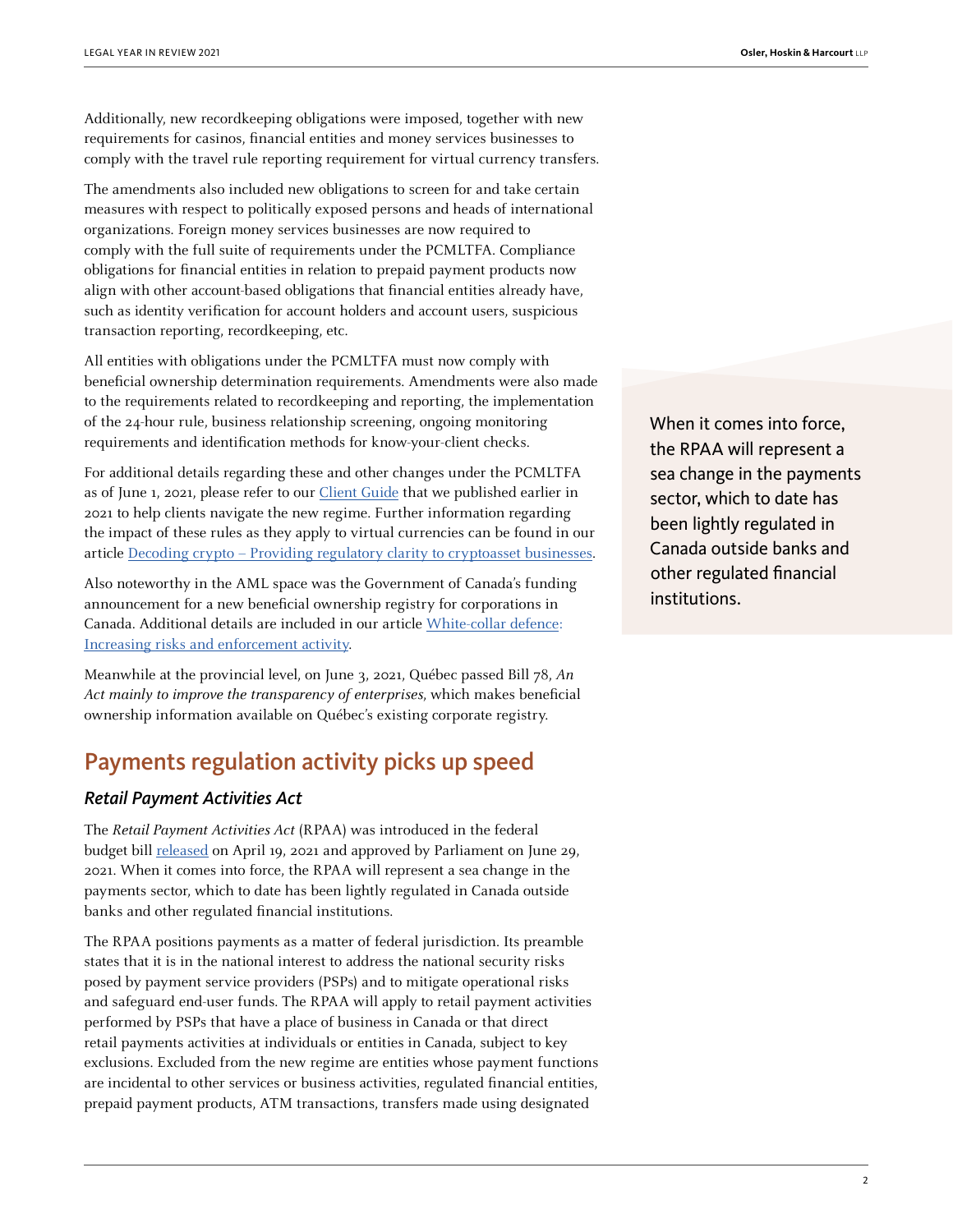systems, certain eligible financial contracts and securities transactions, and agents and mandataries of PSPs.

Many steps are still required, including the adoption of regulations to implement the new statutory framework, as well as publication of regulatory guidance. At a minimum, the RPAA will require PSPs to register with the Bank of Canada, mitigate operational risks, safeguard user funds and notify the Bank of Canada of incidents with material impacts on end users, other PSPs or clearing houses. Additional information about the RPAA can be found in our [Osler Update](https://www.osler.com/en/resources/regulations/2021/levelling-up-payment-services-providers-to-be-subject-to-bank-of-canada-oversight-under-the-new-ret?utm_source=invitation&utm_campaign=2021_10_19_retail_payment_activities_act&utm_medium=email).

#### Payments modernization

As part of its ongoing payments modernization initiative, on September 1, 2021, Payments Canada [announced](https://www.payments.ca/%C3%A0-propos/nouvelles/payments-canada-launches-lynx-canada%E2%80%99s-new-high-value-payment-system) the initial launch of Lynx, which replaces the Large Value Transfer System for clearing and settling high-value payments. Lynx processes large-value wire payments with real-time settlement and provides enhanced cybersecurity capabilities.

A second release of the Lynx system, currently slated for late 2022, will introduce the ISO 20022 global payments message standard for large-value payments. By adopting this standard, Lynx will support Canadian financial institutions' compliance with the ISO 20022 global requirements which take effect in November 2022. Additionally, adopting the ISO 20022 messaging standard will allow for greater insight into cash management, reduction of manual processes and increased visibility into the value chain.

On September 28, 2021, Payments Canada announced that Citibank, N.A. had become a Lynx participant, along with the 16 other participating financial institutions that were part of the initial Lynx launch. Meanwhile, Peoples Trust was approved by Payments Canada to become a new direct clearer on Payments Canada's retail batch system, the Automated Clearing Settlement System (ACSS).

Industry participants should watch closely in 2022 for the implementation of the new real-time payments system, Real-Time Rail (RTR). The RTR is a hallmark payments modernization project of Payments Canada. If RTR follows similar trends to Lynx, it may be that more participants could gain access to the system under a framework to be established under the RPAA.

#### Open banking

On August 4, 2021, the Advisory Committee on Open Banking (the Advisory Committee) released its [Final Report,](https://www.canada.ca/en/department-finance/programs/consultations/2021/final-report-advisory-committee-open-banking.html) including 34 recommendations for the implementation of an open banking system in Canada together with an 18-month roadmap to implementation. The Final Report recommends common rules to ensure consumer protection with a focus on liability, privacy and security, an accreditation system for third-party service providers entering the open banking system and technical specifications to ensure safe and efficient data transfer.

To implement this framework, the Advisory Committee recommended a twostaged approach. The first stage sets a January 2023 target date for the initial rollout of a low-risk system with limited scope and functionality. It then leaves room to expand the scope following the initial implementation period.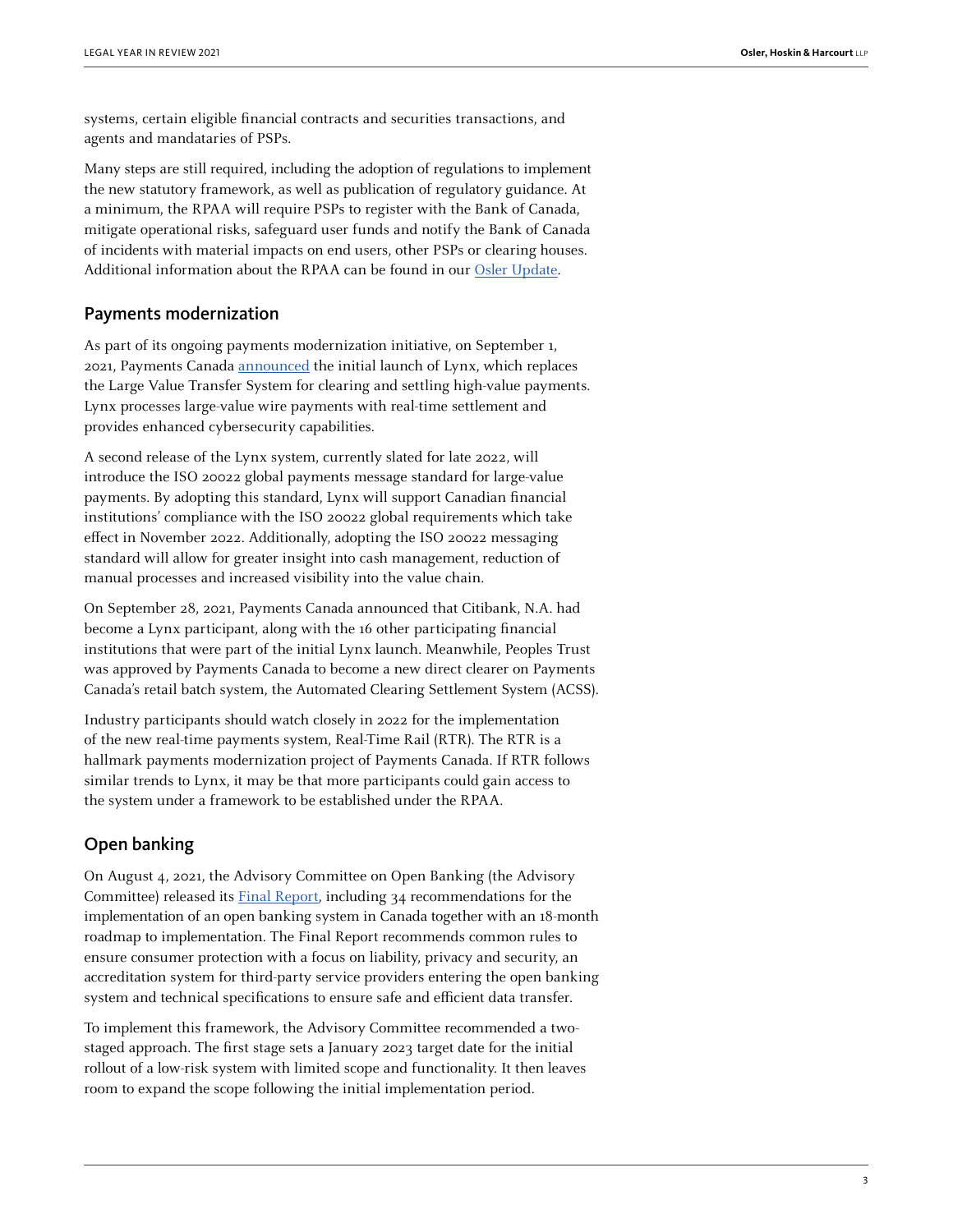Although a basic framework has now been recommended, many steps remain before the proposed open banking framework could be implemented in Canada. For further information about the Advisory Committee's report, please see our [Osler Update](https://www.osler.com/en/blogs/risk/august-2021/advisory-committee-on-open-banking-releases-final-report).

#### Cryptocurrency

The explosive growth in the use of cryptocurrency and digital assets has enormous implications for the financial services industry. At this time, new regulation specifically targeting this space has been largely driven by the securities regulators (apart from AML, as discussed above). Learn more about cryptocurrency regulation can be found in our article [Decoding crypto –](https://legalyearinreview.ca/decoding-crypto-providing-regulatory-clarity-to-cryptoasset-businesses/)  [Providing regulatory clarity to cryptoasset businesses](https://legalyearinreview.ca/decoding-crypto-providing-regulatory-clarity-to-cryptoasset-businesses/).

We expect increasing pressure on more traditional financial regulation as this growth continues.

## Federal Financial Consumer Protection Framework

After much anticipation, June 30, 2022 was fixed as the day the remainder of the Bank Act amendments comprising the new Financial Consumer Protection Framework (Framework) for banks and authorized foreign banks will finally come into force. Following that announcement, the Financial Consumer Protection Framework Regulations were [published](https://www.gazette.gc.ca/rp-pr/p2/2021/2021-08-18/html/sor-dors181-eng.html) on August 18, 2021 and will come into force alongside the Framework. These regulations, as expected, largely prescribe details to fill the gaps left open by the Framework and incorporate the pre-existing consumer protection regulations. Additional information about the Framework can be found in our [Osler Update](https://www.osler.com/en/resources/regulations/2021/federal-financial-consumer-protection-framework-in-force-date-announced-new-regulations-published).

## OSFI guidelines and advisories

In August 2021, the Office of the Superintendent of Financial Institutions (OSFI) [released](https://www.osfi-bsif.gc.ca/Eng/fi-if/rg-ro/gdn-ort/adv-prv/Pages/TCSIR.aspx) a new Technology and Cyber Security Incident Reporting Advisory (Advisory), which prescribes requirements for federally regulated financial institutions to disclose and report technology and cybersecurity incidents to OSFI. The Advisory makes a number of dramatic departures from the previous advisory, including a different reporting period timeframe, lower reporting thresholds for technology or cybersecurity incidents and greater enforcement powers for OSFI.

In November 2021, OSFI [published](https://www.osfi-bsif.gc.ca/Eng/fi-if/rg-ro/gdn-ort/gl-ld/Pages/b13.aspx) a Draft Guideline B-13 Technology and Cyber Risk Management, which includes a number of new requirements intended to promote and develop federally regulated financial institutions' technology and cyber resilience. A three-month public consultation is seeking feedback regarding the clarity of the new requirements and the application of the new expectations to institutions of different sizes and scopes, among other categories.

Changes to Guideline B-10 Outsourcing of Business Activities, Functions and Processes are also forthcoming, and are expected to deal with the flow-down of risks to third parties during outsourcing arrangements. Taken together, these changes exemplify the trend in 2021 towards an increased focus on the The Advisory makes a number of dramatic departures from the previous advisory, including a different reporting period timeframe, lower reporting thresholds for technology or cybersecurity incidents and greater enforcement powers for OSFI.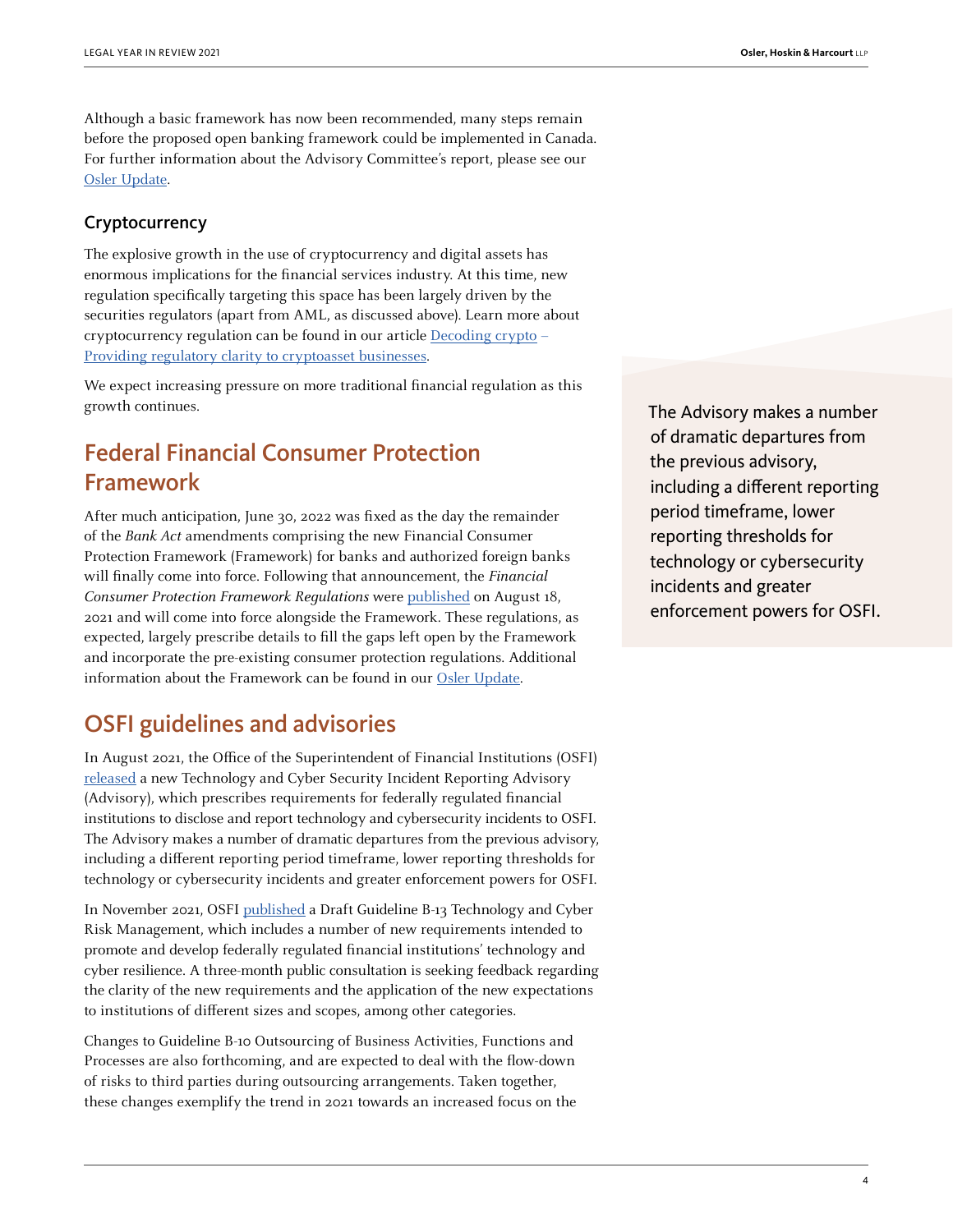operational risks that financial service providers face, and the measures they will be expected to take to address these operational risks.

OSFI also released several guidance updates in 2021. The Draft Pillar 3 Disclosure Guideline for Small and Medium-Sized Banks was [released](https://www.osfi-bsif.gc.ca/Eng/fi-if/rg-ro/gdn-ort/gl-ld/Pages/plr3-dft23-smsb.aspx) in August 2021 and will take effect November 1, 2022. The guideline will serve as a comprehensive guide to OSFI's expectations for the Pillar 3 disclosure requirements for small and medium-sized banks. In July 2021, OSFI [released](https://www.osfi-bsif.gc.ca/Eng/fi-if/rg-ro/gdn-ort/gl-ld/Pages/E4.aspx) Guideline E-4 Foreign Entities Operating in Canada on a Branch Basis. This guideline reflects new amendments to the location of records requirements in the Insurance Companies Act and the Bank Act. There is a six-month transition period for compliance with the guideline, which ends in January 2022.

OSFI also issued several guidance documents that will take effect November 1, 2022 or January 2023, depending on the institution's fiscal year. These updates are intended to align with international standards. These include the Draft Capital Adequacy Requirements [Guideline](https://www.osfi-bsif.gc.ca/Eng/fi-if/rg-ro/gdn-ort/gl-ld/Pages/CAR22_index.aspx) that makes a number of changes to capital targets, introduces new operational risk capital rules and provides for a reduction of credit risk capital requirements, among other changes. In addition, OSFI issued the Draft Leverage Requirements [Guideline](https://www.osfi-bsif.gc.ca/Eng/fi-if/rg-ro/gdn-ort/gl-ld/Pages/LR22.aspx) that applies a leverage ratio buffer to domestic systemically important banks and makes other changes to the leverage requirements. Finally, OSFI issued the Liquidity Adequacy Requirements [Guideline](https://www.osfi-bsif.gc.ca/Eng/fi-if/rg-ro/gdn-ort/gl-ld/Pages/LAR22_index.aspx) that enhances the net cumulative cash flow requirements and changes certain reporting timelines. OSFI also [proposed](https://www.osfi-bsif.gc.ca/Eng/fi-if/rg-ro/gdn-ort/gl-ld/Pages/oprsk23-let.aspx) a new instrument that provides guidance for institutions using the Basel III Standardized Approach for Operational Risk in Canada. A Proposed Operational Risk Capital Data Management Expectations has been [published](https://www.osfi-bsif.gc.ca/Eng/fi-if/rg-ro/gdn-ort/gl-ld/Pages/oprsk23-let.aspx) as well, though no timeframe has been provided for its implementation.

## Financial title protection regimes

The movement towards financial title protection continues to gain momentum following Ontario's introduction of the Financial Professionals Title Protection Act in 2019 and Saskatchewan's Financial Planners and Financial Advisors Act in 2020. In May 2021, the Financial Services Regulatory Authority of Ontario (FSRA) [released](https://www.fsrao.ca/industry/financial-planners-and-advisors-sector/notice-changes-and-request-further-comment-fptp-rule) for public consultation an updated proposed title protection framework for financial planners and advisors. The Financial and Consumer Affairs Authority of Saskatchewan followed Ontario's lead shortly thereafter, [releasing](https://fcaa.gov.sk.ca/public/CKeditorUpload/Securities/2021/Notice_and_Request_for_Comment__-_FPFA_Reg.pdf) proposed regulations for public comment in July 2021. When the Ontario and Saskatchewan title protection regimes are operational, anyone who uses the titles "Financial Planner," "Financial Advisor" or specified similar titles in either jurisdiction will be required to hold appropriate credentials from a credentialling body approved by the regulator.

No in-force date has yet been announced for either the Ontario or Saskatchewan titling regimes, but the trend towards regulation of financial titles is apparent: New Brunswick has now also recently concluded its own public consultation regarding a framework for the protection of titles used by financial professionals as of October 25, 2021. Further information can be found in our blog post on osler.com, [Movement towards financial title regulation expands across Canada](https://www.osler.com/en/blogs/risk/september-2021/movement-towards-financial-title-regulation-expands-across-canada).